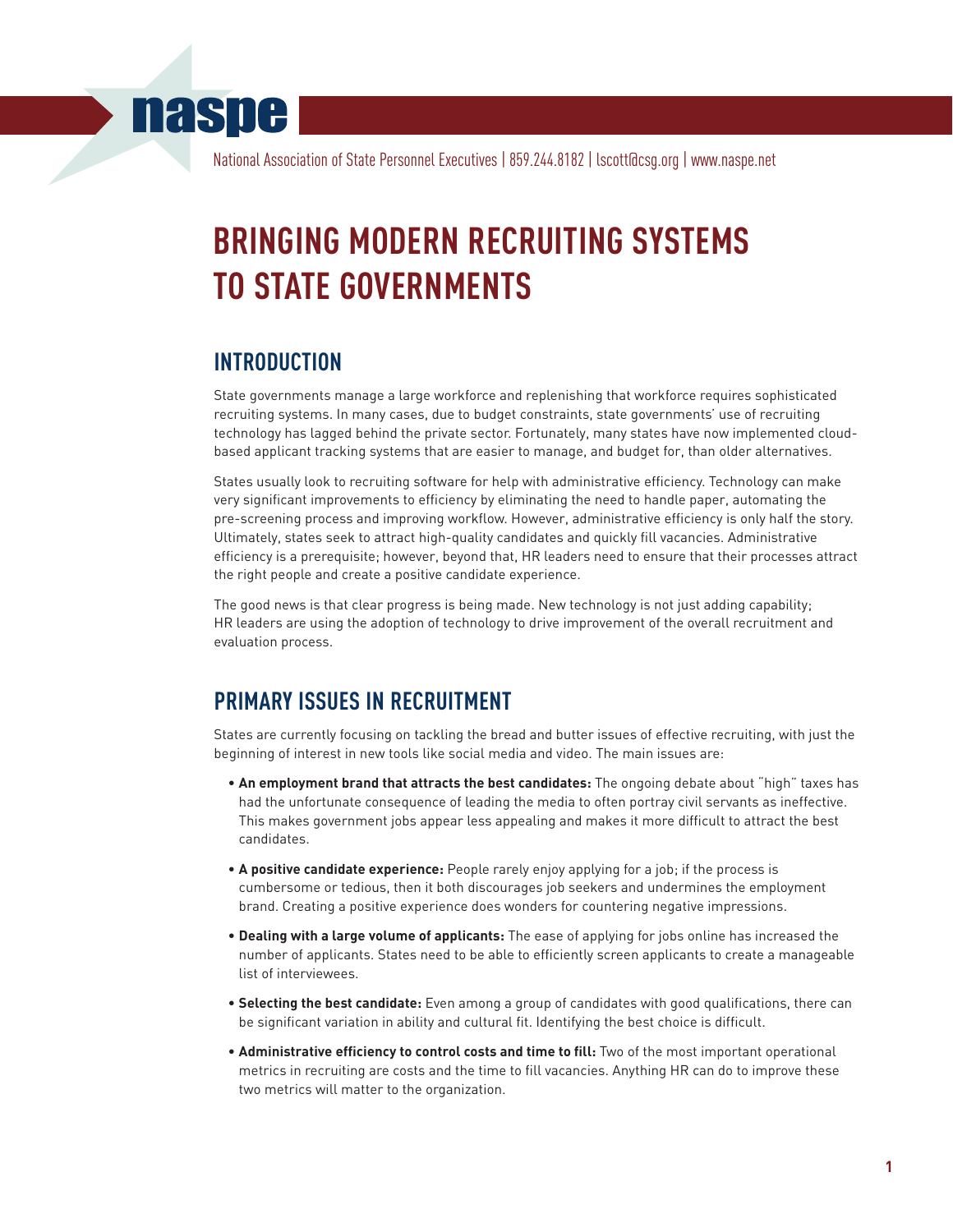- **Technology that is easy to manage:** HR has enough on its plate without taking on technology headaches; they need technology that is powerful yet easy to manage.
- **Buy-in:** The HR function has many different stakeholders and often has long-serving employees who are comfortable with existing processes. HR cannot just mandate change but has to bring the people along and get alignment.
- **Venturing into social recruiting:** The use of social recruiting tools from LinkedIn to Facebook to Twitter to customized talent pools is taking the world by storm; state governments need to decide how they can use these tools.

## **CASE STUDIES: THREE STATES**

**nasne** 

HR leaders are well aware of the recruiting challenges on their plate. They are making progress on a variety of fronts, gradually improving and modernizing their approaches. We look at three states that have introduced new applicant tracking systems as one step on the journey to better talent acquisition.

#### **CASE 1: REPLACING AN OUTDATED SYSTEM**

The first state in our study adopted a cloud-based applicant tracking system in 2008 as its platform for improving its recruiting function. There are many advantages to adopting an up-to-date recruiting system; however, what stood out for the state was the administrative ease of having the service in the cloud. It wanted to focus on recruiting, not maintaining technology.

"We love having a cloud-based recruitment system; we no longer need to worry about replacing legacy systems or finding the budget to do so."

In conjunction with putting the software in place, the state

turned its attention to making sure that the whole recruiting process was effective both for the state and the candidates. One area of improvement involved minimizing or eliminating the long examination process that had been a prerequisite for applying in the past. The state reduced its workload because the whole application process is done in the online environment, which eases screening and data capture. Candidates are spared a tedious exam and instead answer "supplemental questions" that focus on points relevant to the specific job.

A recent step forward has involved expansion of the use of the applicant tracking system for more than just civil service positions. For example people can now apply for more categories of jobs, including jobs for laborers, using the system. Workers apply online, filling in a shorter form than civil service applicants, and when a job opening is available the system will randomly pick a short list of qualified applicants from the pool. In addition to adding more types of work, HR is getting requests to bring non-civil service exempt positions, which agencies handle on their own, into the system. There is an advantage to centralizing this part of recruiting, as agencies often look for the same kinds of candidates and since there is a limited budget for advertising it makes sense to have central HR reach out to find candidates.

One challenge is to get staff to use all the tools that exist within the system. For example, prescreening applicants using software filters can help with creating a shortlist, but some experienced examiners are more comfortable going through the applications manually. Another useful part of the technology is the interview scheduling capability, which is helpful for examiners setting up interviews and HR leaders who need to track how the recruitment effort is proceeding. However, examiners are used to picking up the phone and scheduling interviews on paper.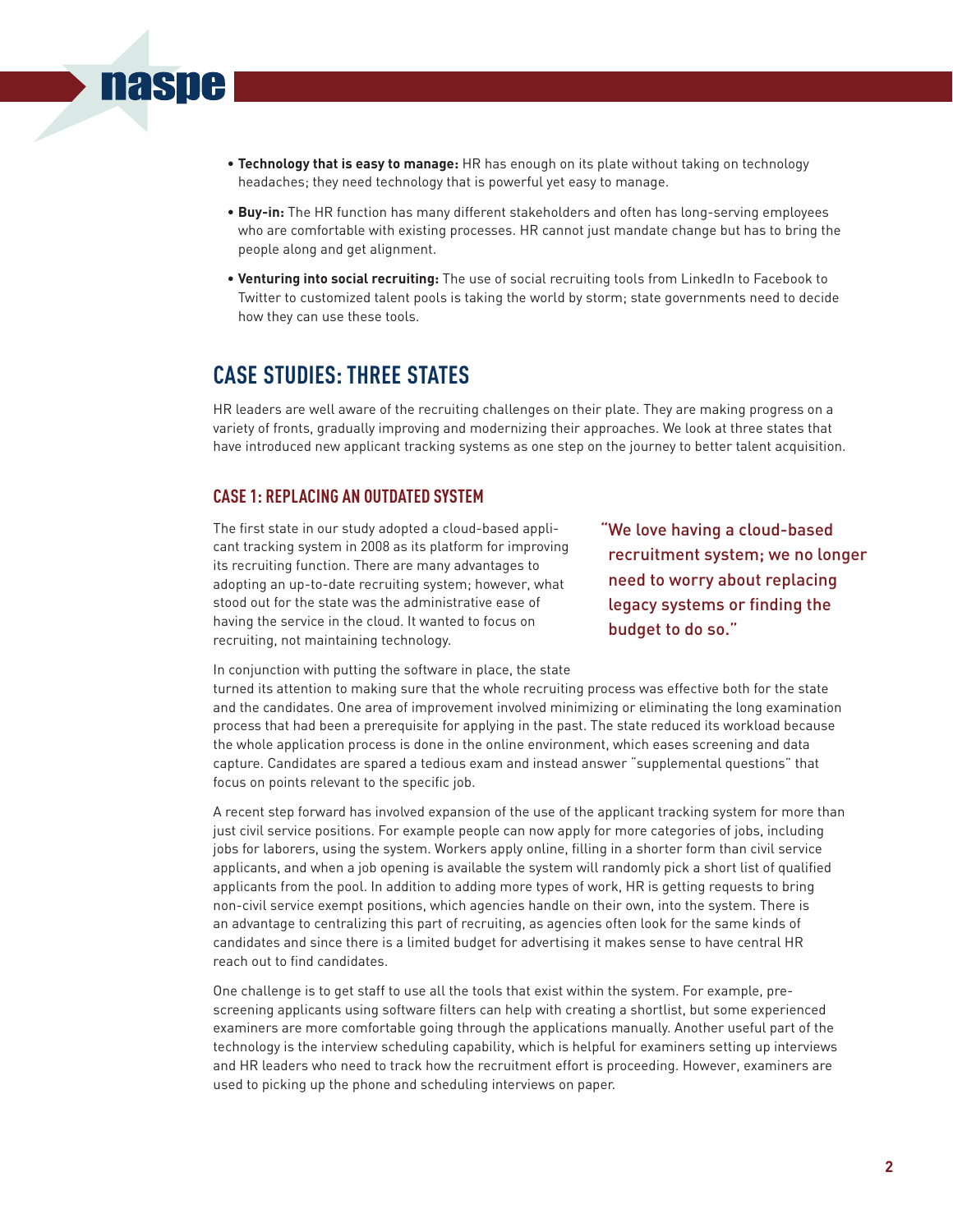Looking ahead, HR is thinking about improving the experience of program managers who ultimately make the hiring decision. There is still too much manual work for them. Thanks to the cloud-based system, program managers only need an Internet connection and appropriate role-based security privileges to access the recruiting system and have real-time control over the process.

There is also a move toward using social media as an advertising media. Video is also a promising tool for attracting candidates and building the brand. Candidates have reported that YouTube videos of civil service work left them with a very positive impression. Videos can be a simple way to provide a realistic preview of jobs and showcase the commitment and dedication of public employees.

#### **CASE 2: TENNESSEE GOING ON THE CLOUD**

**naspe** 

Like most state governments, it was not so many years ago that the State of Tennessee's recruitment process was dominated by paper applications. It created a significant workload, and made it almost impossible to run a smooth hiring process; paper would get "lost" on someone's desk and there was no easy way to determine where the application was located. Slow time to hire could result in losing skilled candidates.

In 2008, Tennessee adopted a cloud-based applicant tracking system, a significant step up from the mainframe tool they had been using. The most obvious impact was how the piles of paper evaporated; the State quickly went to receiving 99% of the applications online. Applying online was easier for candidates and that made a good first impression—like

"My most important piece of advice is don't force your old administrative processes on the new system. Figure out what you do not need to do anymore and take full advantage of what the new system can do out of the box."

– Stephanie Penney, Director of Recruiting, Tennessee

walking into an office with an attractive lobby. However, the bigger impact on the candidate experience was improved workflow behind the scenes; HR could track exactly where an application was in the system and address any bottlenecks. The end result is that the hiring process moves faster, which is good for both the candidate and the State.

Improving processes went hand in hand with the improved applicant tracking system. Initially, Tennessee tried to customize the software to reproduce old manual processes; however, that added complexity and missed opportunities for efficiencies. For example, one of the main gains in efficiency was using the applicant tracking system to do most of the work in screening out people who did not meet minimum qualifications. The system can do a lot for efficiency, but only if processes are tuned to leverage the capabilities of the software. The number of applicants has dramatically increased since Tennessee implemented the cloud-based applicant tracking system. In 2008, they handled about 80,000 applications; in 2013, they were able to process 330,000 applications with the same number of people. This is a remarkable improvement in efficiency—and a bigger candidate pool is likely to include better-qualified candidates.

A key to handling this increased volume was the use of automated tools to screen out unqualified candidates. However, the last step in the selection process still rests in human skill and judgment. A well-structured job interview, conducted by a thoughtful manager, is still the single best method for deciding whom to hire for most jobs.

The success of implementing a more candidate-friendly and efficient recruitment system is timely; Tennessee has 44,000 employees and roughly 40% will be eligible to retire in the next five years. To keep the State staffed with the best talent, the recruitment function will have to be at its best.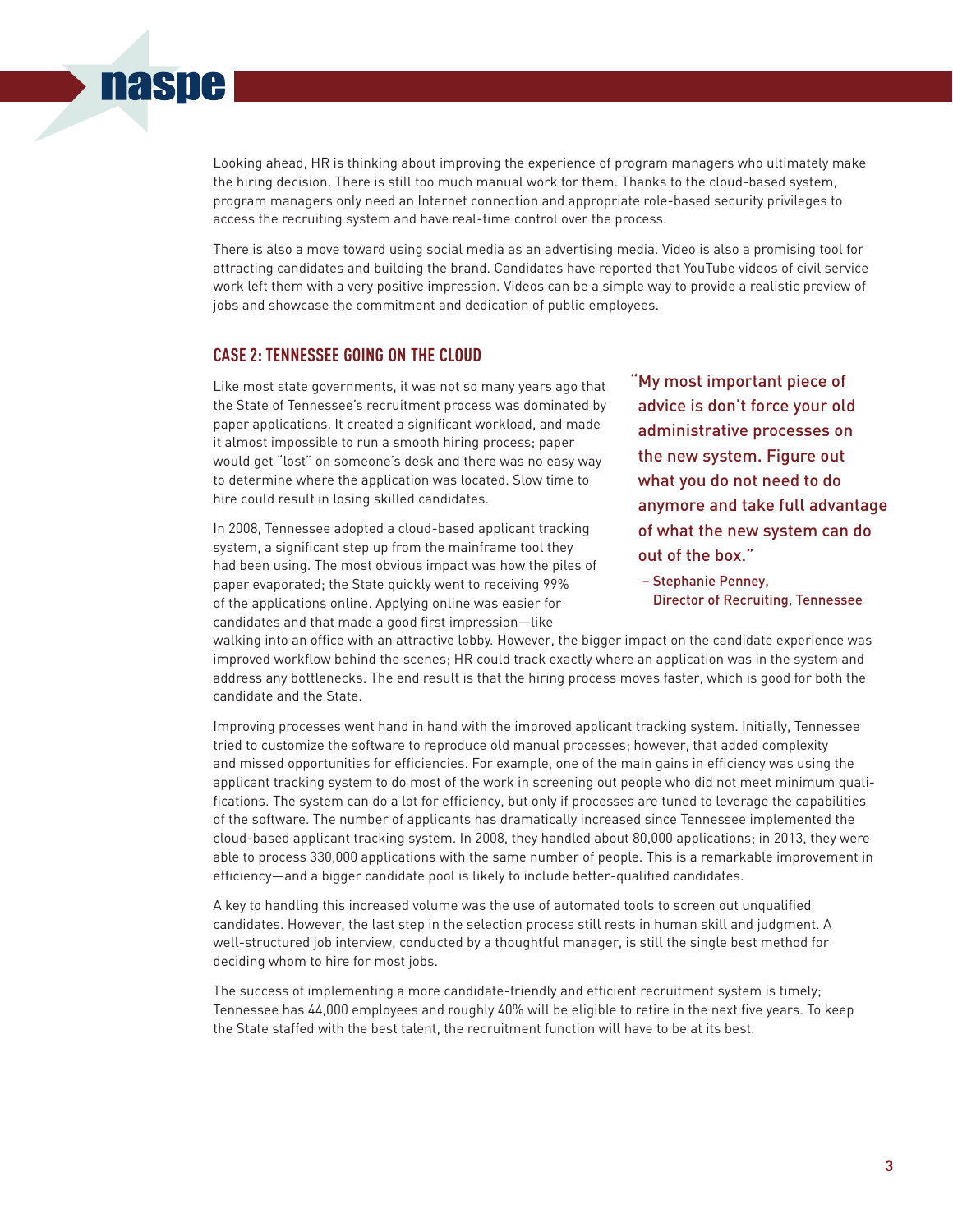#### **CASE 3: LEAVING BEHIND PAPER**

**naspe** 

It may be difficult for younger people to imagine a world where job applications came in by paper, yet before going to an applicant tracking system, our third case operated in a world where most applications came in by mail. Applications were screened, photocopied and sent to the department doing the hiring. Naturally, there were huge delays between posting a job and filling it.

When the state went looking for a new applicant tracking system, they chose a cloud-based system because they simply did not want the burden of having to manage the servers, deal with scheduled downtime and do quarterly upgrades. Furthermore, security was a prime concern because the state is committed to protecting the confidential information of applicants, and it is easier to let a vendor specialized in recruitment handle security than for HR to

"The ease of accessing our applicant tracking system is a delight. It is much easier for applicants and for the HR staff too. For example, I can connect to candidates in the evening by logging on from home. Managers can use the system to schedule interview times. And it is easier for IT too; all we need is a computer that can connect to the Internet."

do it. Upgrading the technology was half the battle; the other half was tuning the processes to create the most effective candidate experience. There are many opportunities to put a marketing spin on every aspect of the online application. For example, rather than saying, "Enter your experience here," one can say, "We would love to know about your background." Rather than asking for all the information up front, which can be a long and tedious process, break it up by asking for the essentials to get started, then get more information after pre-screening. The state's focus on creating a better candidate experience is not complicated; it is just putting on a marketing hat and seeing the experience through the candidate's eyes.

Another important step in getting the most out of the recruitment system is educating the stakeholders. The state has launched a quarterly recruiting forum for HR professionals at the agencies. The forum is a chance to share best practices and get people enthused about what they can achieve with the right systems, processes and mindset.

In the future, the state hopes to do a better job of mining the large database of applicants it has collected to fill jobs more quickly with qualified candidates.

### **SOLUTIONS**

Recruiting is one of the fasting moving areas in human resources. Technology has made rapid strides and the speed at which cloud-based solutions have advanced has surprised even the enthusiasts. As our case studies show, state governments are making solid progress in addressing the challenges they face in efficiently acquiring talent. The solutions fall into five areas, each of which is an important pillar in the overall success of the recruiting function:

#### **1. Create a marketing mindset.**

Recruiting is not just about administration; it also involves marketing. States need to promote their employment brand. They need to get out the message that the civil service offers challenging careers where people can make a difference. Furthermore, all aspects of the candidate experience should reflect a marketing perspective. Everyone who applies for a job, whether they are eventually hired or not, should walk away with a positive impression of the state government. As our case studies show, there are many opportunities to make the candidate experience a positive one.